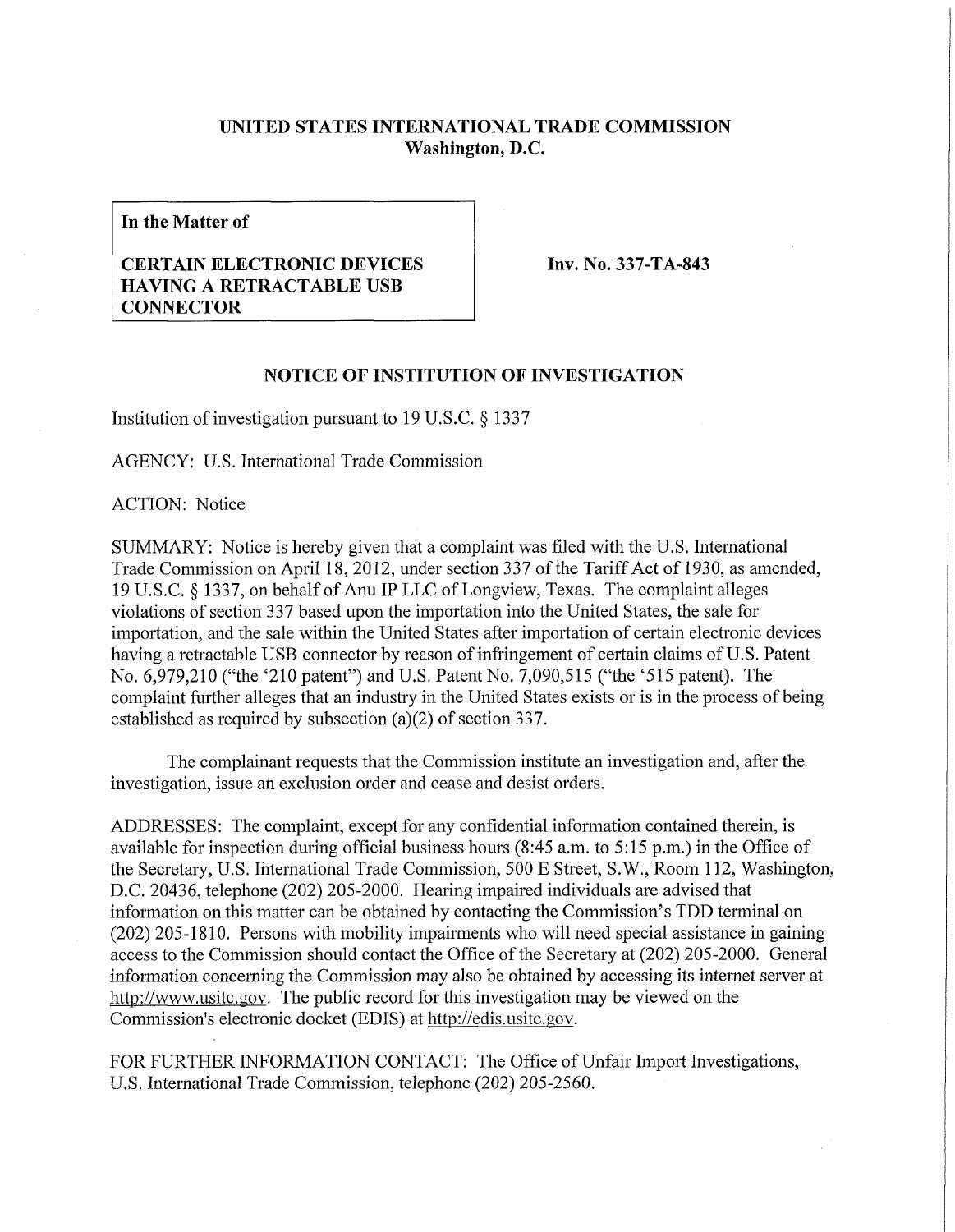AUTHORITY: The authority for institution of this investigation is contained in section 337 of the Tariff Act of 1930, as amended, and in section 210.10 of the Commission's Rules of Practice and Procedure, 19 C.F.R. § 210.10 (2011).

SCOPE OF INVESTIGATION: Having considered the complaint, the U.S. International Trade Commission, on May 17, 2012, ORDERED THAT -

(1) Pursuant to subsection (b) of section 337 of the Tariff Act of 1930, as amended, an investigation be instituted to determine whether there is a violation of subsection (a)(1)(B) of section 337 in the importation into the United States, the sale for importation, or the sale within the United States after importation of certain electronic devices having a retractable USB connector that infringe one or more of claims 1-4, 7, and 8 of the '210 patent and claims 1-4, 7, and 8 of the '515 patent, and whether an industry in the United States exists as required by subsection (a)(2) of section 337;

(2) For the purpose of the investigation so instituted, the following are hereby named as parties upon which this notice of investigation shall be served:

(a) The complainant is:

Anu IP LLC 3301 W. Marshal Ave., Suite 303 Longview, TX 75604

(b) The respondents are the following entities alleged to be in violation of section 337, and are the parties upon which the complaint is to be served:

> AIPTEK International, Inc. 19 Industry E Rd. 4, Hsinchu Science Park Hsinchu, Taiwan

Aluratek, Inc. 14831 Myford Rd. Ste A Tustin, CA 92780

Archos S.A. 12, rue Ampère 91430 Igny, France

Archos, Inc. 7951 E. Maplewood Ave. #260 Greenwood Village, CO 80111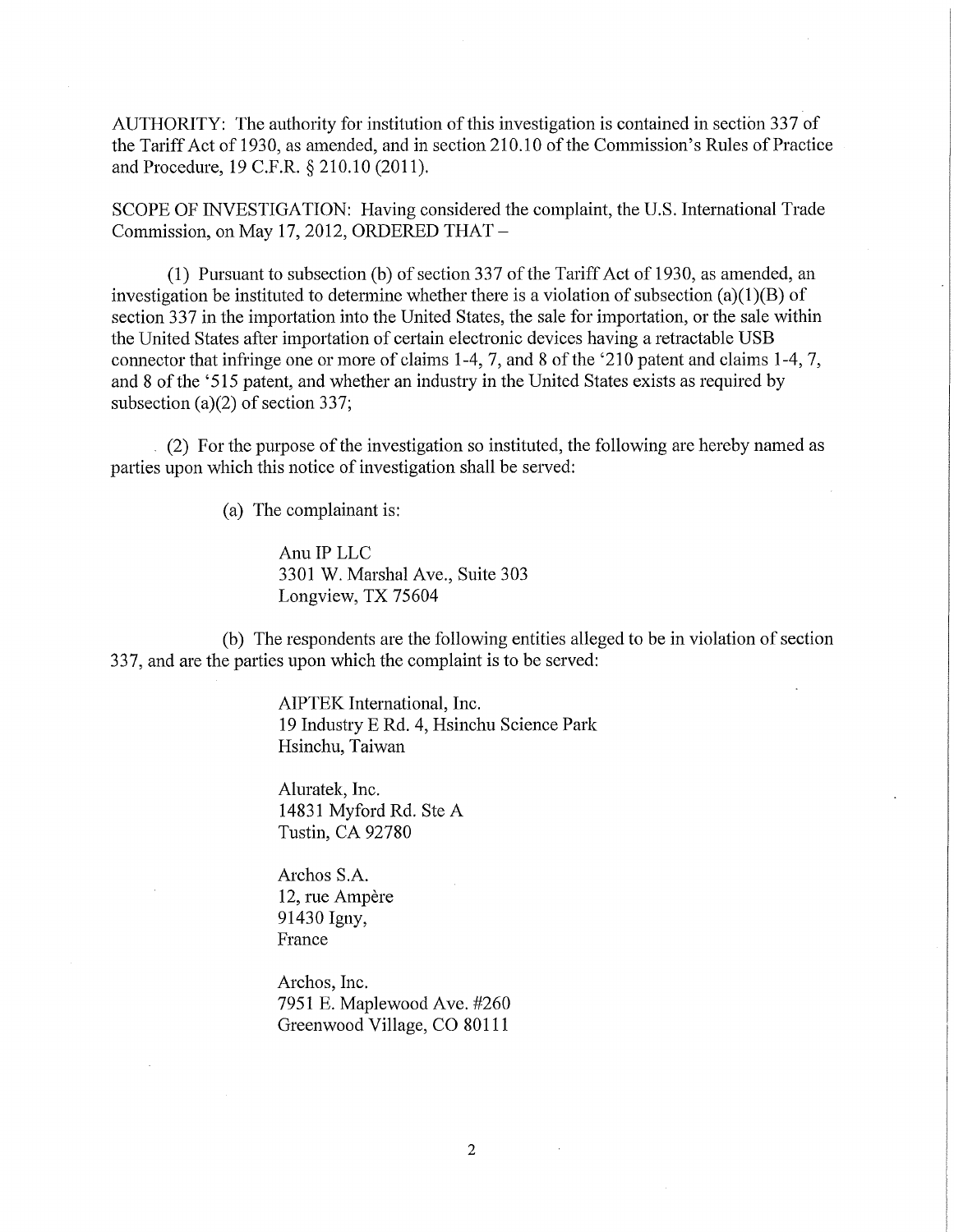Bluestar Alliance LLC 1370 Broadway, Ste 1107 New York, NY 10018

Centon Electronics, Inc. 27412 Aliso Viejo Parkway Aliso Viejo, CA 92656

Coby Electronics Corporation 1991 Marcus Ave. Lake Success, NY 11042

Corsair Memory, Inc. 46221 Landing Parkway Fremont, CA 94538

Emtec Electronics, Inc. 7607 Green Meadows Dr. Lew Center, OH 43035

General Imaging Company 2411 W. 190th Street #550 Torrance California, 90504

Huawei Technology Company, Ltd. Huawei Industrial Base Shenzhen 518129 China

Iriver, Inc. 39 Peters Canyon Road Irvine, CA 92606

JVC Kenwood Corporation 3-12, Moriyacho, Kanagawa-ku Yokohama-shi, Kanagawa 221-8528, Japan

JVC Americas Corporation 1700 Valley Road, Suite 1 Wayne, NJ 07470

Latte Communications, Inc. 675 E. Brokaw Road San Jose, CA 95112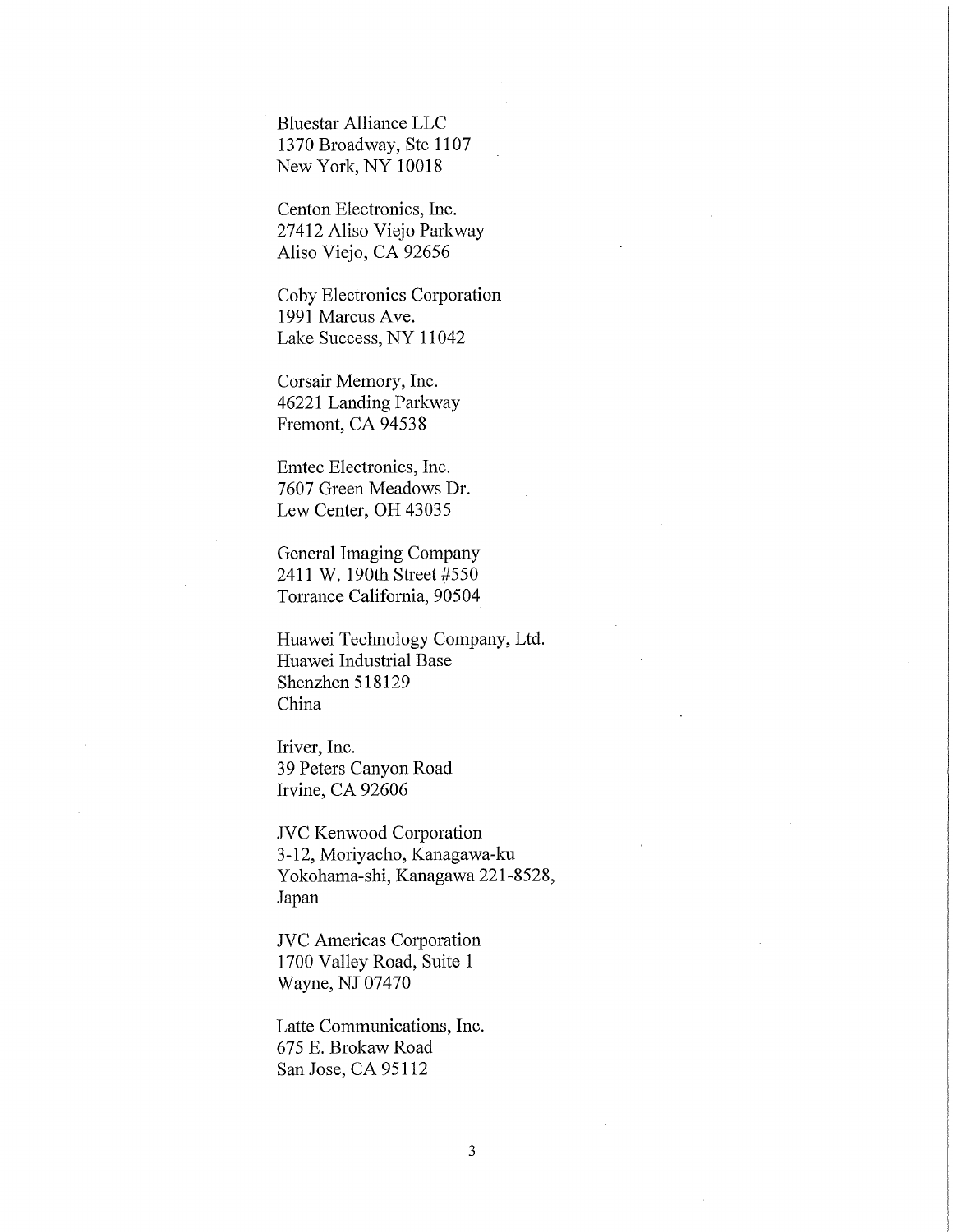Lexar Media, Inc. 47300 Bayside Parkway Fremont, CA 94538

Maxell Corporation of America, Inc. 3 Garrett Mountain Plaza, 3rd Floor Woodland Park, NJ 07424

Hitachi Maxell, Ltd. 1-1-88, Ushitora Ibaraki, Osaka 567-8567 Japan

Office Depot, Inc. 6600 North Military Trail Boca Raton, Florida 33496

Olympus Corporation Shinjuku Monolith, 3-1 Nishi-Shinjuku 2- chome, Shinjuku-ku, Tokyo 163-0914 Japan

Olympus Corporation of the Americas 3500 Corporate Pkwy Center Valley, PA 18034

Option NV Gaston Geenslaan 14 3001 Leuven Belgium

Option, Inc. Morris Road 13010 Alpharetta, GA 30004

Panasonic Corporation 1006 Oaza Kadoma Kadoma, Osaka 571-8501 Japan

Panasonic Corporation North America 1 Panasonic Way Secaucus, NJ 07094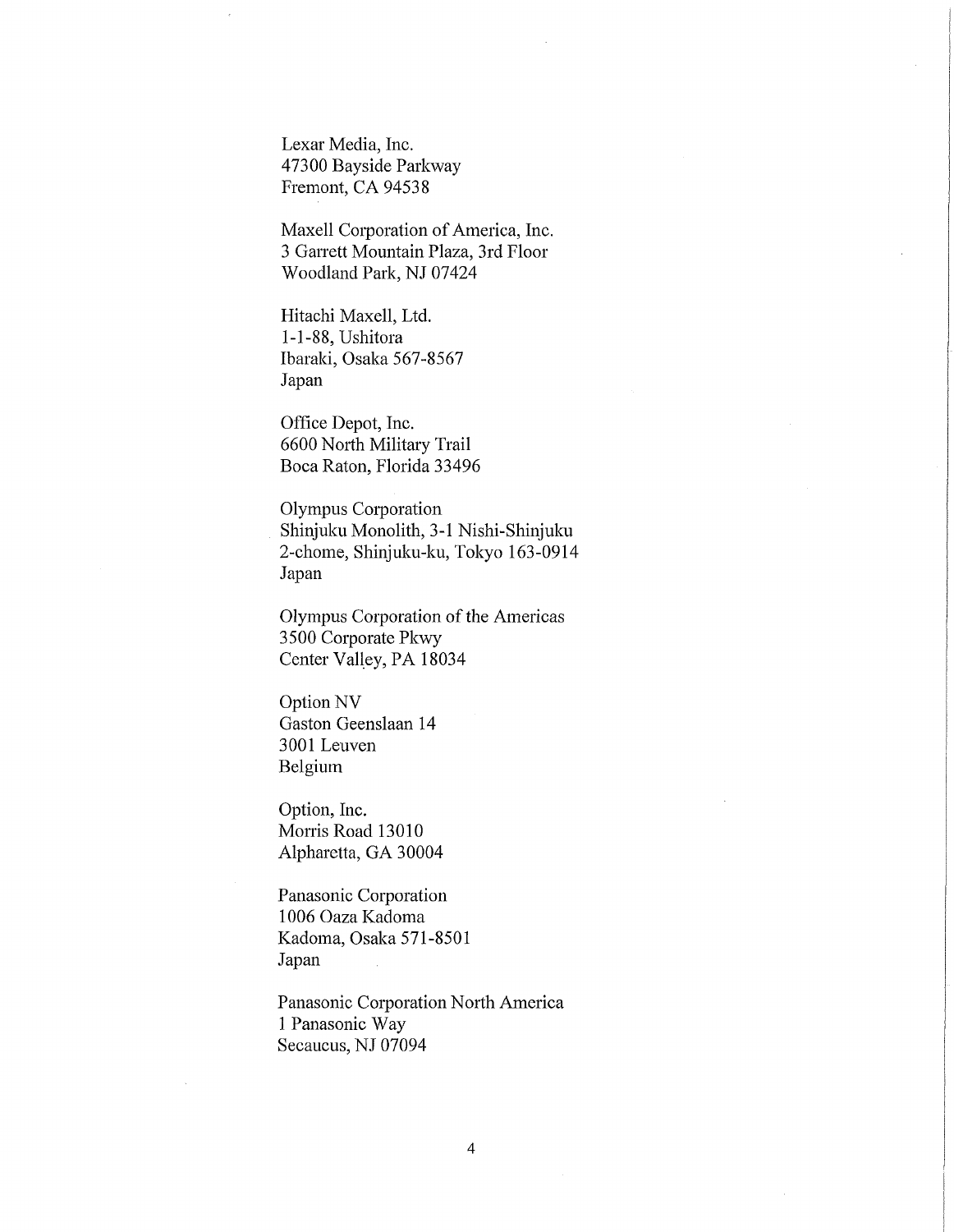Patriot Memory LLC 47027 Benicia Street Fremont, CA 94538

Provantage LLC 7249 Whipple Avenue NW North Canton, OH 44720

**RITEK Corporation** No. 42, Kuan-FuN. Road Hsin-Chu Industrial Park, 30316 Taiwan

Advanced Media, Inc. dba RITEK U.S.A. 1440 Bridgegate Drive, Suite 395 Diamond Bar, CA 91765

Sakar International, Inc. 195 Carter Drive Edison, NJ 08817

Samsung Electronics Co., Ltd. 130-10, Seocho2-dong Seochu-gu, Seoul Republic of Korea

Samsung Electronics America 105 Challenger Road Ridgefield, NJ 07660

Sanyo Electric Co., Ltd. 5-5, Keihan-Hondori 2-chome Moriguchi City, Osaka 570-8677 Japan<sup>[]</sup>

Sanyo North America Corporation 2055 Sanyo Avenue San Diego, CA 92154

Silicon Power Computer and Comm., Inc. 7F,No. 106,Zhouzi St. Neihu Dist., Taipei City 114 Taiwan

Silicon Power Computer and Comm. USA, Inc. 10455 Bandley Dr. #300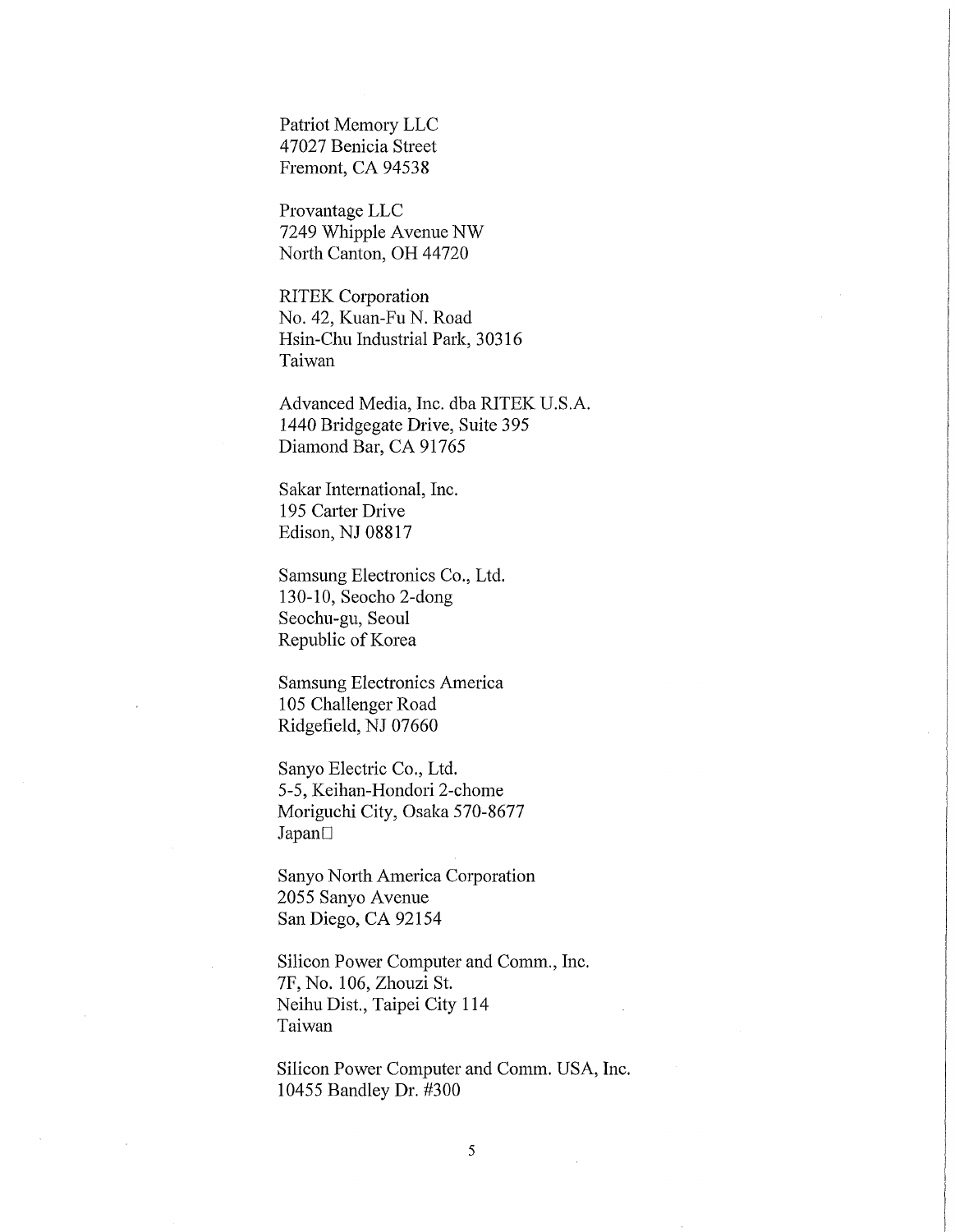Supersonic, Inc. 6555 Bandini Boulevard Commerce, CA 90040

Super Talent Technology Corporation 2077 North Capitol Avenue San Jose, CA 95132

Toshiba Corporation 1-1, Shibaura 1-chome Minato-ku, Tokyo 105-8001 Japan

Toshiba America, Inc. 1251 Avenue of the Americas, Ste. 4110 New York, NY 10020

ViewSonic Corporation 381 Brea Canyon Road Walnut, CA 91789

VOXX International Corporation 180 Marcus Boulevard Hauppauge, NY 11788

. Audiovox Accessories Corporation 111 Congressional Boulevard Carmel, IN 46032

Yamaha Corporation 10-1, Nakazawa-cho,Naka-ku, Hamamatsu Shizuoka 430-8650 Japan

Yamaha Corporation of America 6600 Orangethorpe Avenue Buena Park, CA 90620

(c) The Office of Unfair Import Investigations, U.S. International Trade Commission, 500 E Street, S.W., Suite 401, Washington, D.C. 20436; and

(3) For the investigation so instituted, the Chief Administrative Law Judge, U.S. International Trade Commission, shall designate the presiding Administrative Law Judge.

Responses to the complaint and the notice of investigation must be submitted by the named respondents in accordance with section 210.13 of the Commission's Rules of Practice and